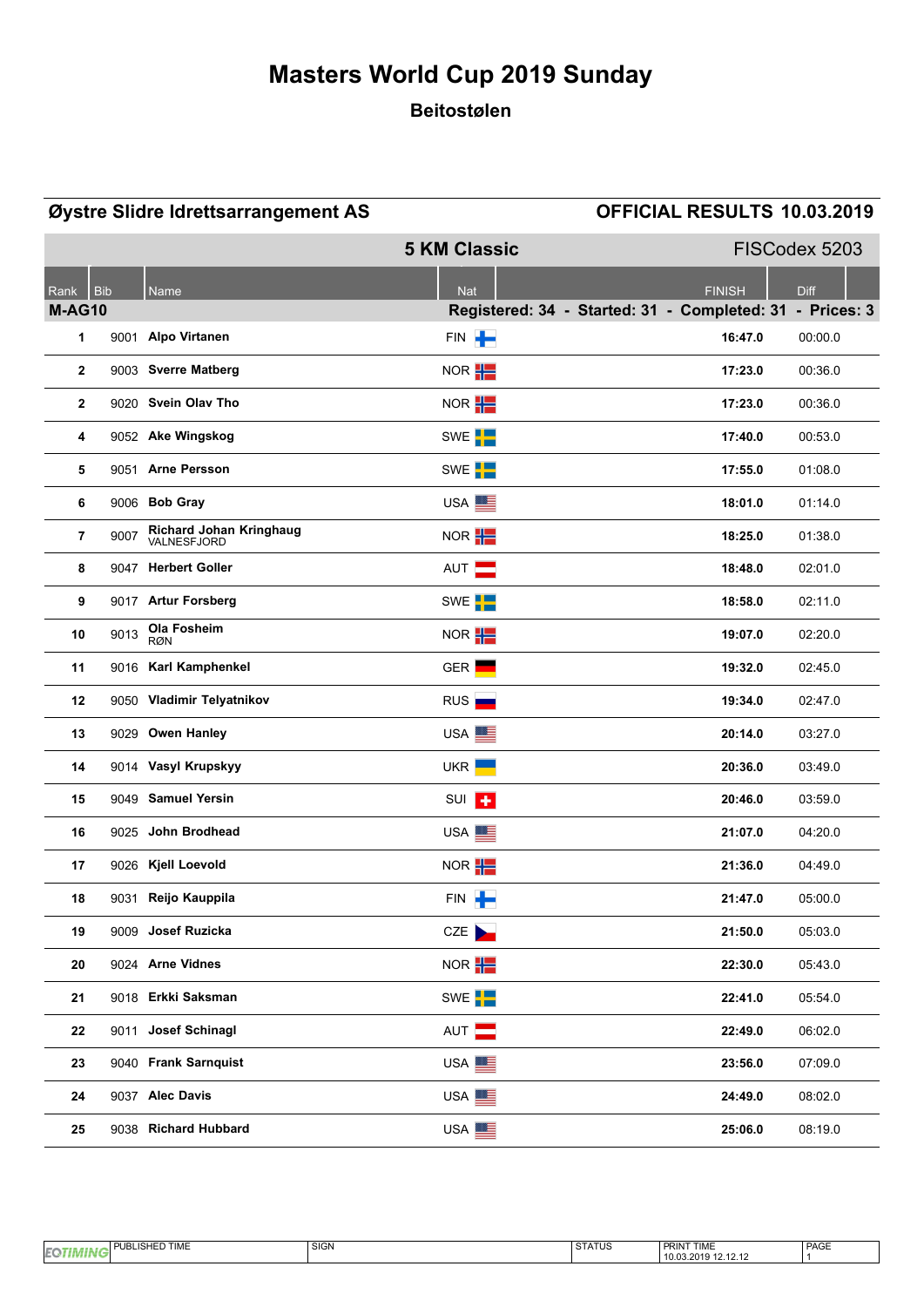### **Beitostølen**

|               |            | Øystre Slidre Idrettsarrangement AS |                           | OFFICIAL RESULTS 10.03.2019                              |
|---------------|------------|-------------------------------------|---------------------------|----------------------------------------------------------|
|               |            |                                     | <b>5 KM Classic</b>       | FISCodex 5203                                            |
| Rank          | <b>Bib</b> | Name                                | <b>Nat</b>                | <b>FINISH</b><br><b>Diff</b>                             |
| <b>M-AG10</b> |            |                                     |                           | Registered: 34 - Started: 31 - Completed: 31 - Prices: 3 |
| 26            |            | 9046 Ted Young                      | USA <sup>E</sup>          | 25:35.0<br>08:48.0                                       |
| 27            |            | 9028 David Rees                     | CAN $\blacktriangleright$ | 26:22.0<br>09:35.0                                       |
| 28            |            | 9035 Alessandro Locatelli           | ITA <b>II</b>             | 27:24.0<br>10:37.0                                       |
| 29            |            | 9042 Patrick O'connor               | USA <sup>E</sup>          | 30:50.0<br>14:03.0                                       |
| 30            |            | 9043 Jean-François Escoffier        | FRA <b>I</b>              | 35:01.0<br>18:14.0                                       |
| 31            |            | 9044 Roberto Ligugnana              | ITA <b>II</b>             | 42:06.0<br>25:19.0                                       |
|               |            | 9045 Henry Hamilton                 | USA <sup>E</sup>          | <b>DNS</b>                                               |
|               |            | 9008 Georges Heinrich               | FRA <b>II</b>             | <b>DNS</b>                                               |
|               |            | 9027 Jon-Erik Naalsund              | NOR <b>H</b>              | <b>DNS</b>                                               |
| <b>M-AG11</b> |            |                                     |                           | Registered: 18 - Started: 15 - Completed: 15 - Prices: 3 |
| $\mathbf{1}$  |            | 9602 Gennady Ushakov                | RUS <sub>I</sub>          | 18:56.0<br>00:00.0                                       |
| $\mathbf{2}$  |            | 9604 Tapio Wallenius                | FIN P                     | 19:12.0<br>00:16.0                                       |
| 3             |            | 9631 Bjoern Berglund                | NOR <b>H</b>              | 19:24.0<br>00:28.0                                       |
| 4             |            | 9608 Petter Sverre Planke           | NOR H                     | 20:06.0<br>01:10.0                                       |
| 5             |            | 9626 Arne Saeterhaug                | NOR <b>H</b>              | 20:08.0<br>01:12.0                                       |
| 6             |            | 9607 Lars Jonell                    | SWE <sup>L</sup>          | 21:49.0<br>02:53.0                                       |
| 7             |            | 9630 Odd Halseth                    | NOR <b>H</b>              | 22:09.0<br>03:13.0                                       |
| 8             |            | 9615 Kalju Tammjärv                 | $EST \equiv$              | 24:20.0<br>05:24.0                                       |
| 9             |            | 9633 Mats Morell                    | SWE <sup>L</sup>          | 25:09.0<br>06:13.0                                       |
| 10            |            | 9624 John Taylor                    | USA <sup>EE</sup>         | 25:34.0<br>06:38.0                                       |
| 11            |            | 9605 George Hall                    | USA <sup>E</sup>          | 25:36.0<br>06:40.0                                       |
| 12            |            | 9619 Magne Westerheim               | NOR $\frac{1}{1}$         | 26:57.0<br>08:01.0                                       |
| 13            |            | 9627 Maxwell Johnson                | AUS <sup>X</sup>          | 28:27.0<br>09:31.0                                       |
| 14            |            | 9628 Hans Wurster                   | USA <sup>EE</sup>         | 35:34.0<br>16:38.0                                       |
| 15            |            | 9632 John Blachford                 | CAN $\ \cdot\ $           | 37:43.0<br>18:47.0                                       |

| PAGE<br>SIGN<br><b>PRINT TIME</b><br><b>TIME</b><br>271710<br>-<br>161<br>-<br>ו גוראו פ<br>--<br>.<br>ur s<br>$\overline{\phantom{a}}$ |  |                        |  |
|-----------------------------------------------------------------------------------------------------------------------------------------|--|------------------------|--|
|                                                                                                                                         |  |                        |  |
|                                                                                                                                         |  | 10.03.20<br>14. IA. IA |  |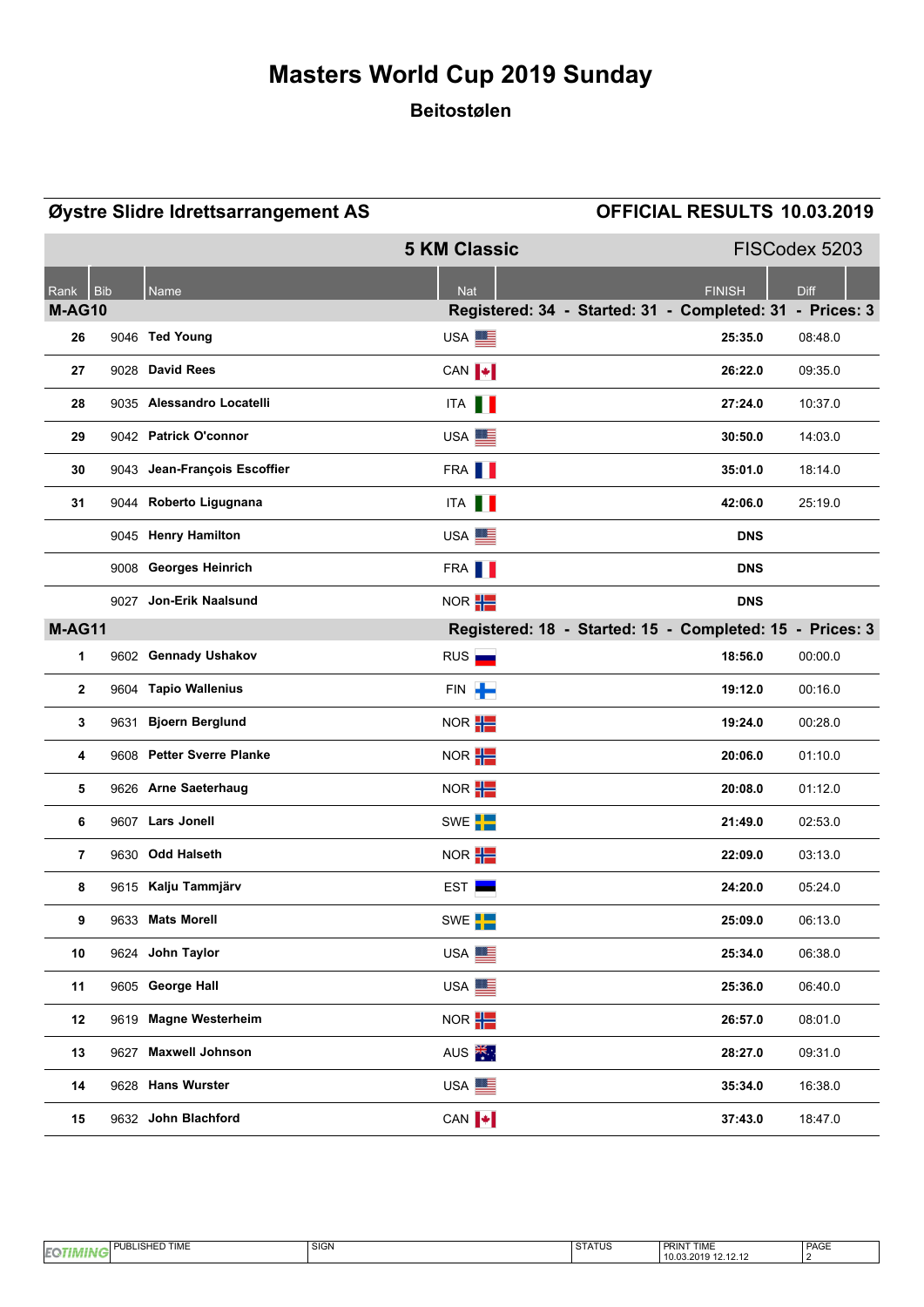### **Beitostølen**

|               |            | Øystre Slidre Idrettsarrangement AS |                           | OFFICIAL RESULTS 10.03.2019                              |         |
|---------------|------------|-------------------------------------|---------------------------|----------------------------------------------------------|---------|
|               |            |                                     | <b>5 KM Classic</b>       | FISCodex 5203                                            |         |
| Rank          | <b>Bib</b> | <b>Name</b>                         | <b>Nat</b>                | <b>FINISH</b><br><b>Diff</b>                             |         |
| <b>M-AG11</b> |            |                                     |                           | Registered: 18 - Started: 15 - Completed: 15 - Prices: 3 |         |
|               |            | 9611 Werner Christen                | SUI <sup>T</sup>          | <b>DNS</b>                                               |         |
|               |            | 9616 Gösta Lönnelid                 | SWE <sup>I</sup>          | <b>DNS</b>                                               |         |
|               |            | 9625 Paolo Palamidesi               | ITA <b>II</b>             | <b>DNS</b>                                               |         |
| <b>M-AG12</b> |            |                                     |                           | Registered: 10 - Started: 6 - Completed: 6 - Prices: 3   |         |
| 1             |            | 9708 Oystein Nilsen                 | NOR <b>H</b>              | 20:48.0                                                  | 00:00.0 |
| $\mathbf{2}$  |            | 9703 Gunnar Tronsmoen               | NOR $\frac{1}{1}$         | 23:06.0                                                  | 02:18.0 |
| 3             | 9713       | <b>Bjarne Flones</b><br>MELDAL      | NOR $\frac{1}{1}$         | 23:50.0                                                  | 03:02.0 |
| 4             |            | 9709 Carlo Vergnano                 | ITA <b>I</b>              | 25:35.0                                                  | 04:47.0 |
| 5             |            | 9714 Romans Sauss                   | LAT <b>EXAMPLE</b>        | 29:34.0                                                  | 08:46.0 |
| 6             |            | 9711 Paul Kaald                     | USA <sup>E</sup>          | 32:52.0                                                  | 12:04.0 |
|               |            | 9712 Herbert Eckenfels              | GER <sup>L</sup>          | <b>DNS</b>                                               |         |
|               |            | 9715 Hans Espenes                   | NOR <b>H</b>              | <b>DNS</b>                                               |         |
|               |            | 9702 Irvin Servold                  | CAN <b>+</b>              | <b>DNS</b>                                               |         |
|               |            | 9701 Thor Vikstrom                  | CAN $\blacktriangleright$ | <b>DNS</b>                                               |         |
| <b>M-AG13</b> |            |                                     |                           | Registered: 1 - Started: 1 - Completed: 1 - Prices: 3    |         |
| 1             |            | 9801 Charles French                 | USA <sup>EE</sup>         | 35:45.0                                                  | 00:00.0 |

 **() Secretariat () TD**

| $-11.1$<br>_ISHF<br>P<br>. .<br>i ime<br>Eo | SIGN | ----<br>SIAIUS | $- -1$<br><b>DDIN</b> <sub>17</sub><br><b>PRIN</b><br>I IME | PAGE |
|---------------------------------------------|------|----------------|-------------------------------------------------------------|------|
| ur v                                        |      |                | 10.03.201<br>14. 14. 14                                     |      |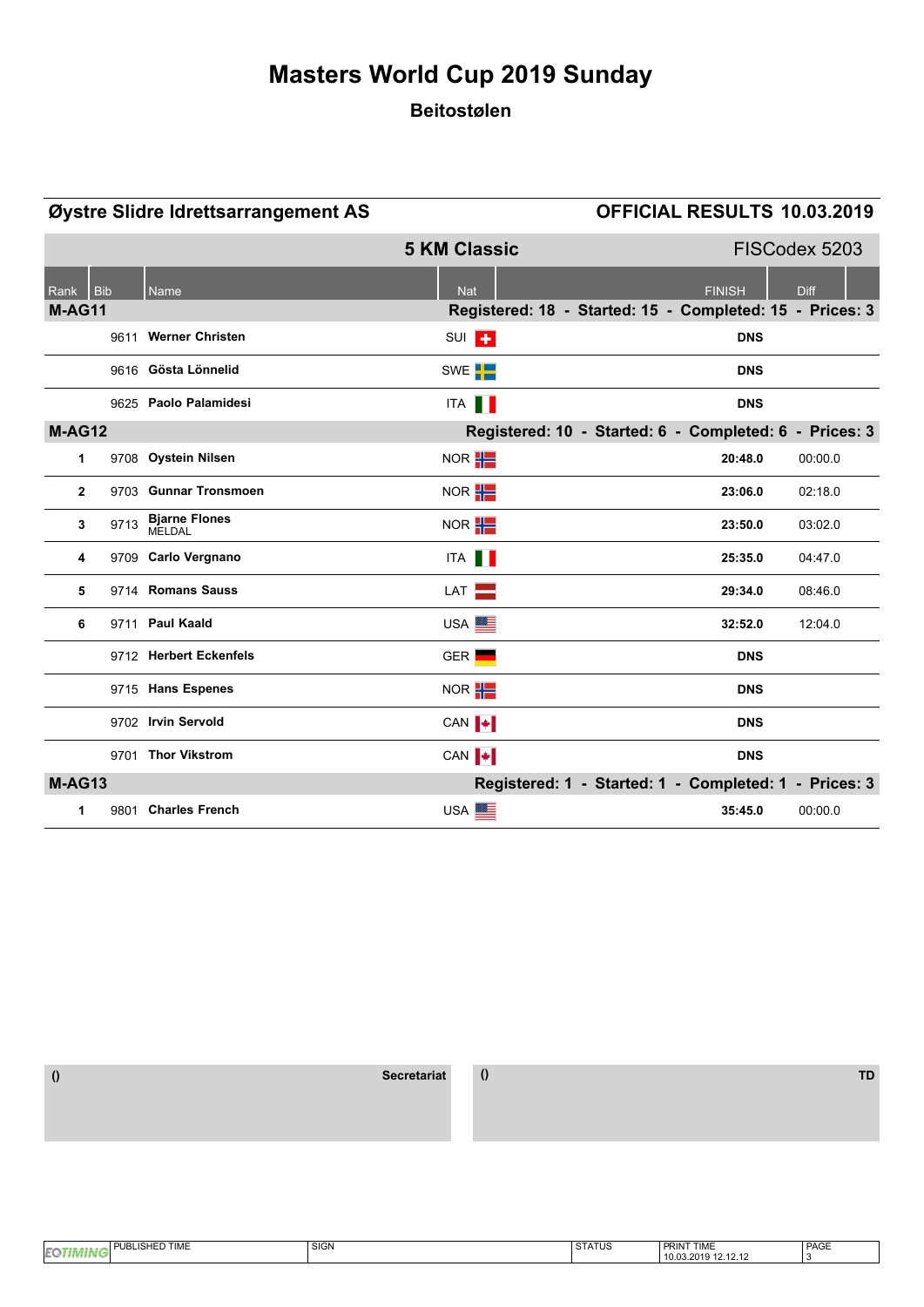### **Beitostølen**

|                                     |     | Øystre Slidre Idrettsarrangement AS       |                       | OFFICIAL RESULTS 10.03.2019                                                              |
|-------------------------------------|-----|-------------------------------------------|-----------------------|------------------------------------------------------------------------------------------|
|                                     |     |                                           | <b>5 KM Classic L</b> | FISCodex 5201                                                                            |
| <b>Bib</b><br>Rank<br><b>W-AG09</b> |     | Name                                      | <b>Nat</b>            | <b>FINISH</b><br><b>Diff</b><br>Registered: 17 - Started: 15 - Completed: 15 - Prices: 3 |
| 1                                   |     | 902 Trina Hosmer                          | USA <sup>EE</sup>     | 18:31.0<br>00:00.0                                                                       |
| $\mathbf{2}$                        |     | 904 Vera Koroleva                         | RUS <sub>I</sub>      | 19:30.0<br>00:59.0                                                                       |
| 3                                   |     | 909 Maj-Lis Dalby                         | NOR <b>H</b>          | 20:54.0<br>02:23.0                                                                       |
| 4                                   |     | 912 Tone Moberg                           | NOR <sup>H</sup>      | 21:29.0<br>02:58.0                                                                       |
| 5                                   |     | 901 Berit Hoyvik                          | NOR <b>H</b>          | 22:14.0<br>03:43.0                                                                       |
| 6                                   |     | 916 Ekaterina Kuzenko                     | RUS <sub>E</sub>      | 22:25.0<br>03:54.0                                                                       |
| $\overline{7}$                      |     | 920 Tordis Sundt Braskerud                | NOR H                 | 22:30.0<br>03:59.0                                                                       |
| 8                                   |     | 917 Rima Suchkova                         | RUS                   | 22:38.0<br>04:07.0                                                                       |
| 9                                   |     | 927 Nancy Bauer                           | USA <sup>EE</sup>     | 23:16.0<br>04:45.0                                                                       |
| 10                                  |     | 926 Lorraine Lund                         | USA <sup>ES</sup>     | 24:25.0<br>05:54.0                                                                       |
| 11                                  |     | 925 Sally Howe                            | USA <sup>EE</sup>     | 24:27.0<br>05:56.0                                                                       |
| 12                                  |     | 915 Vaira Cernisova                       | LAT <b>N</b>          | 25:01.0<br>06:30.0                                                                       |
| 13                                  | 922 | <b>Berit Grosvold</b><br><b>STEINBERG</b> | NOR <sup>H</sup>      | 26:20.0<br>07:49.0                                                                       |
| 14                                  |     | 931 Marie-Odile Escoffier                 | FRA <b>II</b>         | 28:34.0<br>10:03.0                                                                       |
| 15                                  |     | 933 Mary Jane Wurster                     | USA <sup>EE</sup>     | 31:59.0<br>13.28.0                                                                       |
|                                     |     | 908 Jean Bristow                          | CAN   +               | <b>DNS</b>                                                                               |
|                                     |     | 929 Elin Naalsund                         | NOR $\frac{1}{1}$     | <b>DNS</b>                                                                               |
| <b>W-AG10</b>                       |     |                                           |                       | Registered: 14 - Started: 11 - Completed: 11 - Prices: 3                                 |
| 1                                   |     | 960 Marie Louise Svevad                   | NOR <b>H</b>          | 21:35.0<br>00:00.0                                                                       |
| $\mathbf{2}$                        |     | 956 Jorunn Jordan                         | NOR <sup>H</sup>      | 22:48.0<br>01:13.0                                                                       |
| $\mathbf{3}$                        |     | 958 Tamara Karepova                       | RUS <sub>I</sub>      | 23:24.0<br>01:49.0                                                                       |
| 4                                   |     | 951 Gerd Lysne Johansen                   | NOR <b>H</b>          | 23:35.0<br>02:00.0                                                                       |
| 5                                   |     | 952 Tamara Grigoreva                      | RUS <sub>I</sub>      | 23:53.0<br>02:18.0                                                                       |
| 6                                   |     | 961 Abett Icks                            | USA <sup>EE</sup>     | 26:17.0<br>04.42.0                                                                       |
| 7                                   |     | 962 Doris Bertilsson                      | SWE <sup>T</sup>      | 28:17.0<br>06:42.0                                                                       |

| <b>JED TIME</b><br>i Pl<br>۰۱۲<br>יוחס⊢<br>. | <b>SIGN</b> | $\sim$ $\sim$ $\sim$ $\sim$<br>51AIUS | <b>PRINT TIME</b>                                 | PAGE |
|----------------------------------------------|-------------|---------------------------------------|---------------------------------------------------|------|
|                                              |             |                                       | 10.03.2<br>$\overline{\phantom{a}}$<br>14. 14. 14 |      |